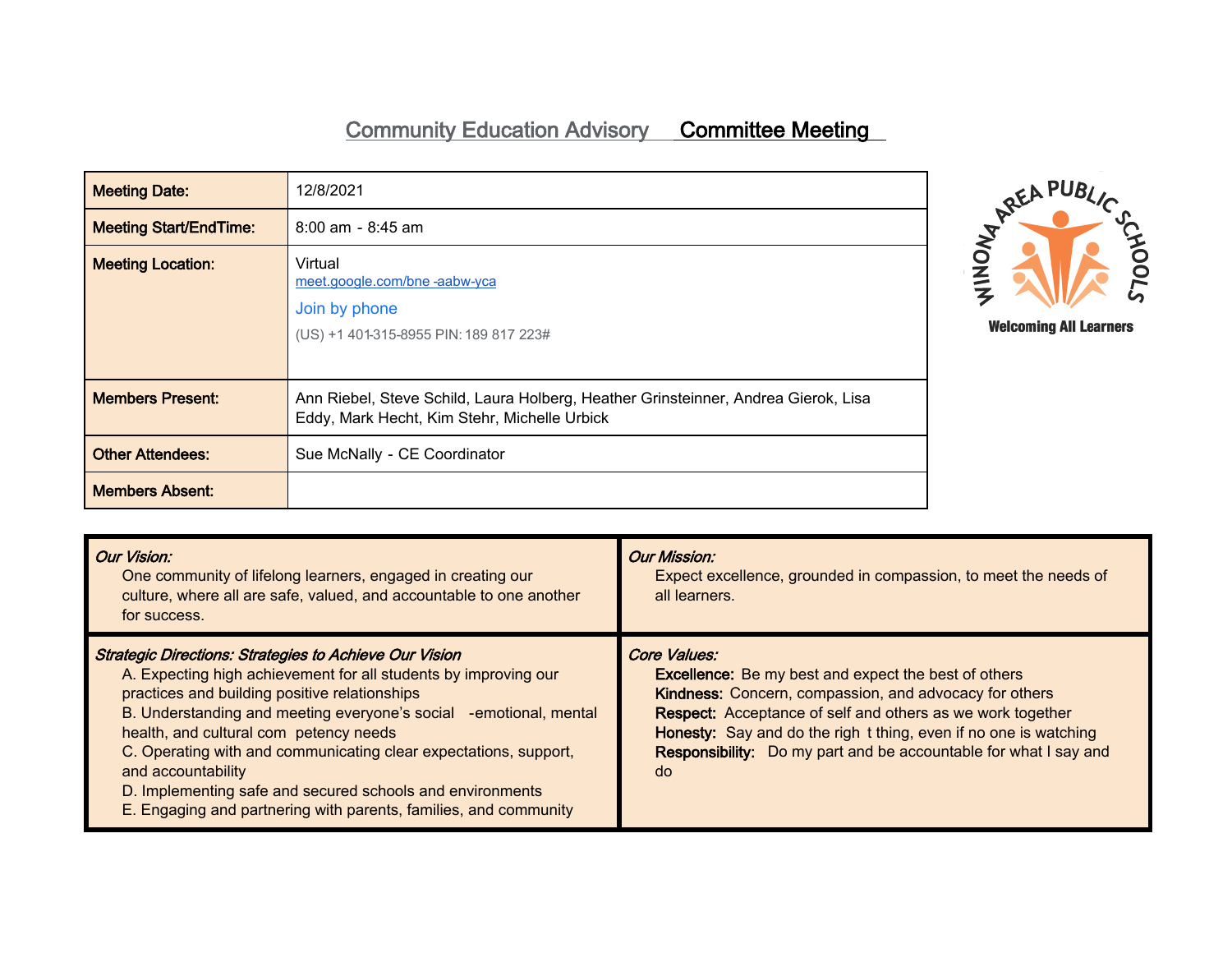|                  | F. Securing and managing all of our resources: people, money, |  |
|------------------|---------------------------------------------------------------|--|
| facilities, time |                                                               |  |

Committee Purpose and Collective Commitments:

The philosophy of Community Education of the Winona Area Public Schools shall be to provide opportunities for lifelong learni ng for all the citizens of School District 861. These opportunities shall be designed to meet the current needs of the community a nd thus, reflect our changing society. Community Education shall promote the utilization of buildings, facilities, and personnel by and for all t he residents of the school district and cooperate and coordinate activities with other agencies and organizati ons serving the community to maximize the use of all available resources.

The purpose of the Council shall be to advise and make recommendations to the Board of Education and the Community Education Director on the Community Education programs and activit ies of the District. These programs will include academic improvements, enrichments, vocational improvement, leisure, and recreational services, social services, and activities. They will utilize the School District, community, and private resources and the district facilities. They will be for all ages, social and economic groups residing in the geographic boundaries of the District.

| <b>Agenda Item:</b> | Type:<br>(Procedural, Information,<br><b>Briefing, Action)</b> | <b>Discussion/Action:</b><br>(Minutes)                                                                                             | <b>Person Responsible:</b><br>(Chair) |
|---------------------|----------------------------------------------------------------|------------------------------------------------------------------------------------------------------------------------------------|---------------------------------------|
| Call to Order       | Procedural                                                     | Check-In: Name, Organization and with this new<br>snow - where did you learn how to drive?                                         |                                       |
|                     | Action                                                         | Approval of November 2021 Minutes<br>Motion to Approve: Steve Schild<br>Second Motion: Lisa Eddy:                                  |                                       |
|                     | Information                                                    | <b>CE Coordinator Update -</b><br>Key Kids Update:<br>● 465 families served (250 summer Key Kids<br>enrollment)<br>4-H Partnership | Sue McNally                           |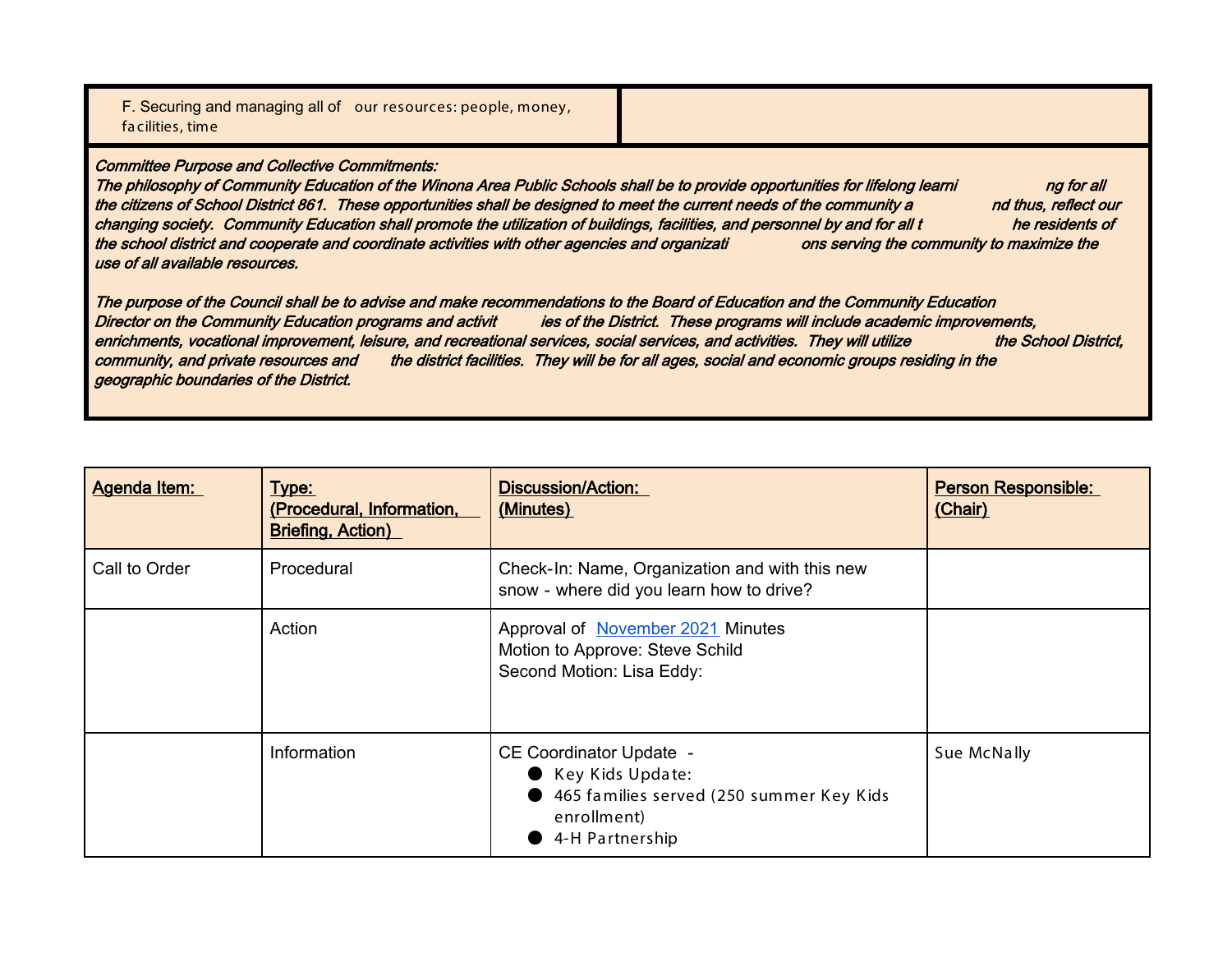|             |                     | After School Activities Update                                                                                                                                                                                                                                                                                                                                                                                                                                                                                                                                                                                                               |  |
|-------------|---------------------|----------------------------------------------------------------------------------------------------------------------------------------------------------------------------------------------------------------------------------------------------------------------------------------------------------------------------------------------------------------------------------------------------------------------------------------------------------------------------------------------------------------------------------------------------------------------------------------------------------------------------------------------|--|
|             |                     | MDE Equity Magnifier to review programs<br>within Community Ed<br>O Who are the racial, ethnic,<br>socioeconomic, & other marginalized<br>groups that are affected by th is policy,<br>program, practice, or decision?<br>O Does this program or a decision<br>related to the program ignore or<br>worsen existing disparities or produce<br>unintended consequences? Who does<br>the program benefit?<br>O How does the program intentionally<br>involve stakeholde rs who are<br>members of the communities of<br>Winona?<br>O List all potential barriers to more<br>equitable outcomes related to the<br>program, practice, or decision. |  |
|             | <b>Action Items</b> | Task Force Meeting Update - Community Ed<br>will present for EC information<br>Tour of Facilities as an engagement for<br><b>Comm Ed Advisory Council</b>                                                                                                                                                                                                                                                                                                                                                                                                                                                                                    |  |
|             | Membership          | CE Advisory member from business sector -<br>City of Winona/Chamber of Commerce                                                                                                                                                                                                                                                                                                                                                                                                                                                                                                                                                              |  |
|             |                     |                                                                                                                                                                                                                                                                                                                                                                                                                                                                                                                                                                                                                                              |  |
| Adjournment | Procedural          | Motion to Adjourn: Steve Schild                                                                                                                                                                                                                                                                                                                                                                                                                                                                                                                                                                                                              |  |